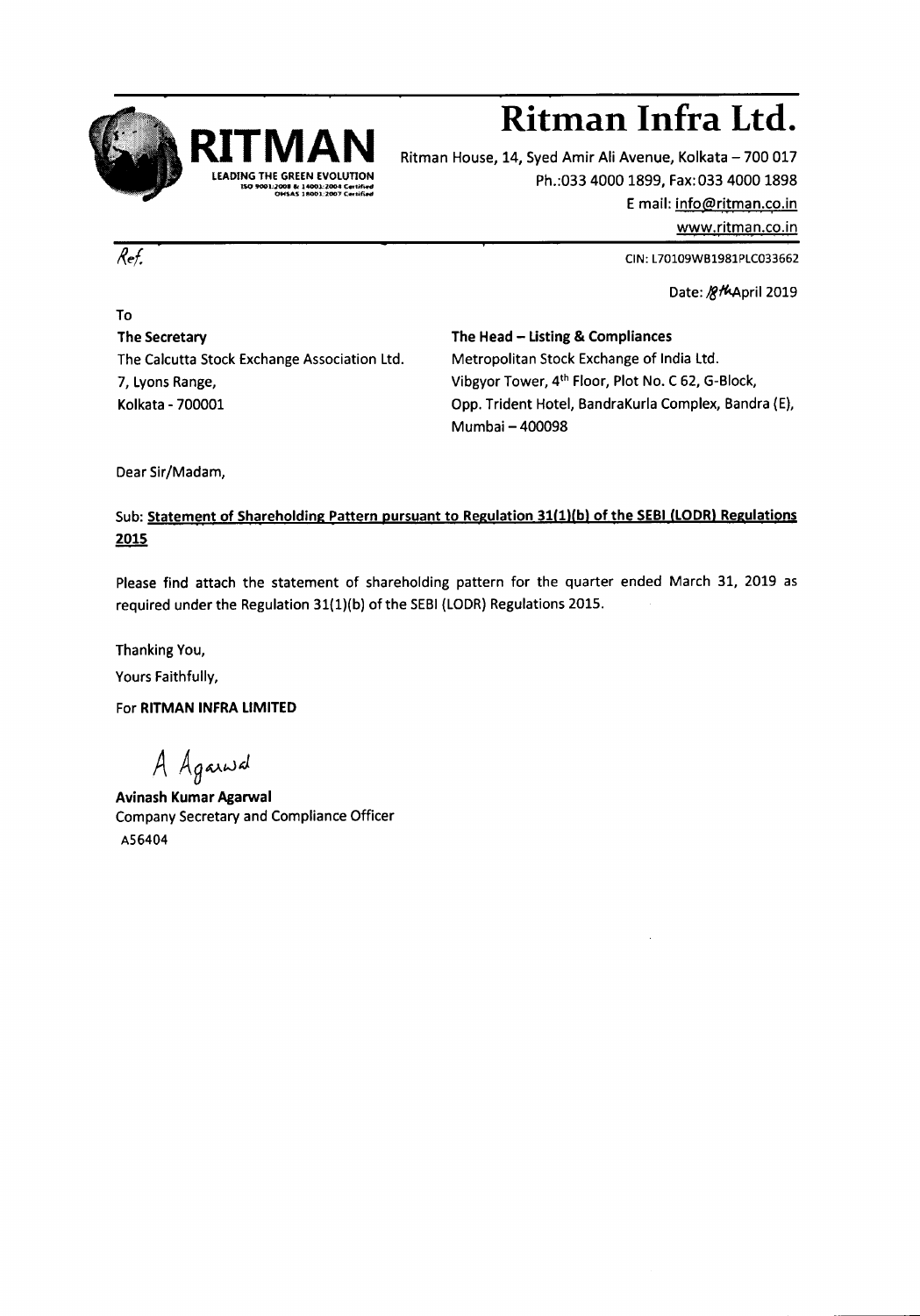- - -- - -----

# Format of holding of specified securities

1 Narne of Listed Entity: RITMANINFRA LTO. (CIN: L70109WB1981PLC033662)

2 Scrip Code/Name of Scrip/Class of Security 10022045 (CSE) / RITMAN (MSEI) / RITMAN INFRA LTD. / EQUITY

3 Share Holding Pattern Filed Under: Reg.  $31(1)(a)/$ Reg.  $31(1)(b)/$  Reg.  $31(1)(c)$ <br>**REG. 31(1)(b)** then indicate the report for quarter ending a lfunder 31 (1) (b) then indicate the report for quarter ending a. If under 31 (1) (b) then indicate the report for quarter ending

b. If under  $31 (1)(c)$  then indicate date of allotment/extinguishment

4 Declaration: The Listed entity is required to submit the following declaration to the extent of submission of information:

| <i><u><b>Particulars</b></u></i>                                                         | Yes* | No <sup>*</sup> |
|------------------------------------------------------------------------------------------|------|-----------------|
| 1. Whether the Listed Entity has issued any partly paid up shares?                       |      | No              |
| 2. Whether the Listed Entity has issued any Convertible Securities or Warrants?          |      | Nο              |
| 3. Whether the Listed Entity has any shares against which depository receipt are issued? |      |                 |
| 4. Whether the Listed Entity has any shares in Locked-in?                                |      | N٥              |
| 5. Whether any shares held by promoters are pledge or otherwise encumbered?              |      | N٥              |

\* If the Listed Entity selects the option 'No' for the questions above, the columns for the partly paid up shares, Outstanding Convertible Securities/Warrants, depository receipts, locked-in shares, No of shares pledged or otherwise encumbered by promoters, as applicable, shall not be displayed at the time of dissemination on the Stock Exchange website. Also wherever there is 'No' declared by Listed Entity in above table the values will be considered as 'Zero' by default on submission of the format of holding of specified securities.

5 The tabular format for disclosure of holding of specified securities is as follows:-

A Againsd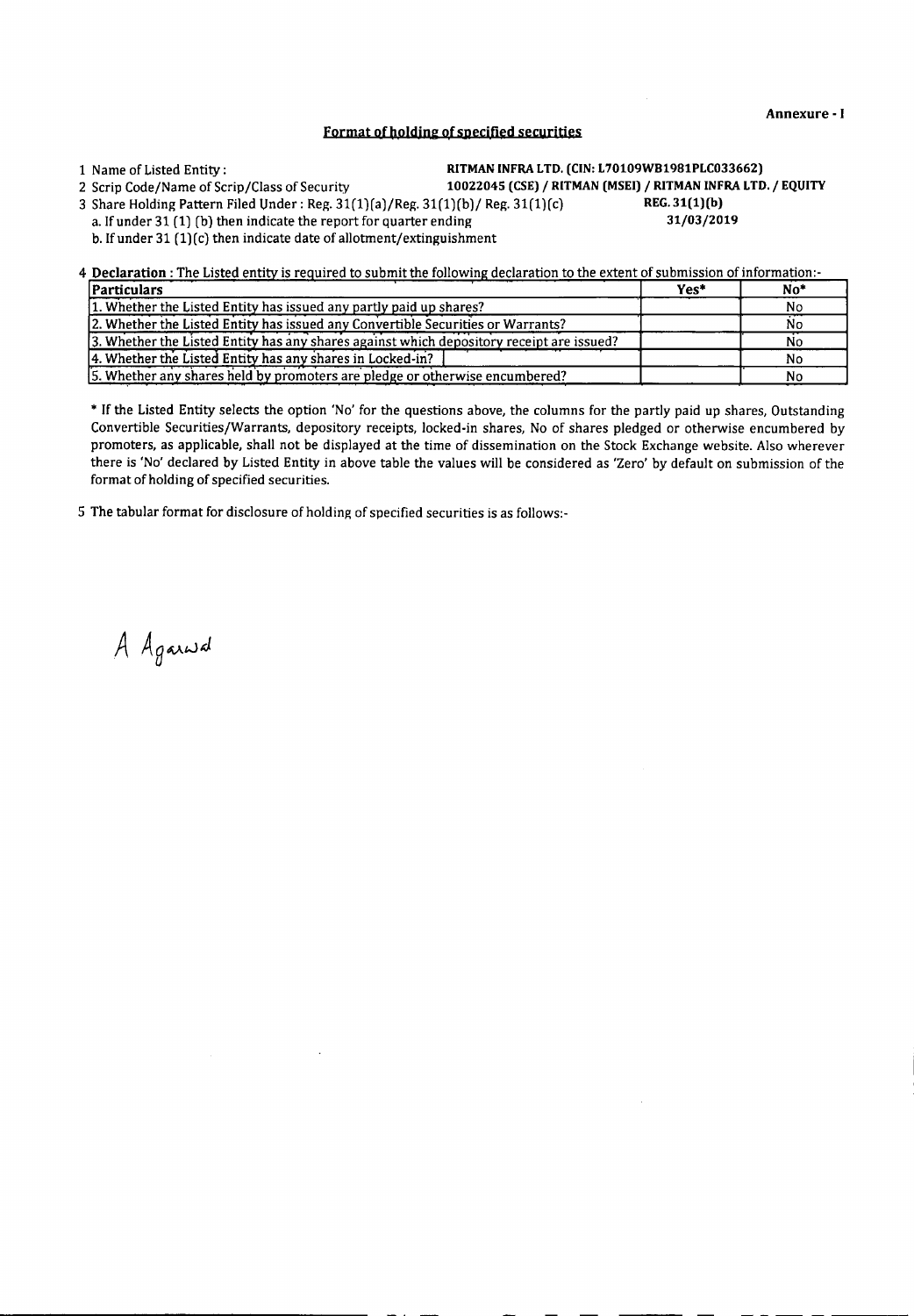### RITMAN INFRA LTD. (CIN: L70109WB1981PLC0336

Table 1- Summarv Statement holding of specified securities as on 31/03 2019

| ]Cate                         | Category of   Nos. of |    | No. of fully             | No. of       | No. of shares ]               | Total nos.              | Shareholdin Number of Voting Rights held in each class of |                  |                     |         |                      | No of       | Shareholding                                       |                                                                    |           |                         |           |             |
|-------------------------------|-----------------------|----|--------------------------|--------------|-------------------------------|-------------------------|-----------------------------------------------------------|------------------|---------------------|---------|----------------------|-------------|----------------------------------------------------|--------------------------------------------------------------------|-----------|-------------------------|-----------|-------------|
| Jgory                         | shareholder sharehol  |    | paid up                  | Partly paid- | underlying                    | shares held             | g asa % of                                                | securities (ix)  |                     |         |                      | shares      | as a %                                             | Number of Locked in   Number of shares   Number of<br>shares (XII) |           |                         |           |             |
| (1)                           | (III)                 |    | ders (III) equity shares | up euity     |                               | Depository (VII)=(IV)+( | total no. of                                              |                  |                     |         |                      |             | Underlying   assuming full                         |                                                                    |           | pledged or<br>otherwise |           | equity      |
|                               |                       |    | held (IV)                |              | shares held   Receipts (VI) ] | $V$ )+ $(VI)$           | shares                                                    |                  | No of Voting Rights |         | Total as a           |             | outstanding conversion of                          |                                                                    |           |                         |           | shares      |
|                               |                       |    |                          | (V)          |                               |                         | fcalculated                                               |                  |                     |         | % of                 | convertible | convertible                                        |                                                                    |           | encumbered (XIII)       |           | held in     |
|                               |                       |    |                          |              |                               |                         | as per SCRR.                                              |                  |                     |         | $(A+B+C)$            |             | securities {securities (as a]                      |                                                                    |           |                         |           | dematerial  |
|                               |                       |    |                          |              |                               |                         | 1957) (VIII) Class eg:x Class eg:y Total                  |                  |                     |         |                      |             | (including   percentage of $\sqrt{\text{No. (a)}}$ |                                                                    |           |                         |           | lized form! |
|                               |                       |    |                          |              |                               |                         | As a % of                                                 |                  |                     |         |                      | Warrants)   | dilluted share                                     |                                                                    | As a % of | No. (a)                 | As a %    | (XIV)       |
|                               |                       |    |                          |              |                               |                         | $(A + B + C2)$                                            |                  |                     |         |                      | (x)         | capital)                                           |                                                                    | total     |                         | lof total |             |
|                               |                       |    |                          |              |                               |                         |                                                           |                  |                     |         |                      |             | $(XI) = (VII) + (X)$                               |                                                                    | shares    |                         | shares    |             |
|                               |                       |    |                          |              |                               |                         |                                                           |                  |                     |         |                      |             | As a % of                                          |                                                                    | held (b)  |                         | held (b)  |             |
|                               |                       |    |                          |              |                               |                         |                                                           |                  |                     |         |                      |             | $(A+B+C2)$                                         |                                                                    |           |                         |           |             |
| $\overline{A}$                | Promoter &            |    | 2344000                  | $\Omega$     | Ωł                            | 2344000                 | 73.4221                                                   | 2344000          |                     | 2344000 | 73.4221              |             | 73.4221                                            | οl                                                                 | 0.0000    |                         |           |             |
|                               | Promoter              |    |                          |              |                               |                         |                                                           |                  |                     |         |                      |             |                                                    |                                                                    |           |                         | 0.0000]   | 2344000     |
|                               | igroup                |    |                          |              |                               |                         |                                                           |                  |                     |         |                      |             |                                                    |                                                                    |           |                         |           |             |
|                               |                       |    |                          |              |                               |                         |                                                           |                  |                     |         |                      |             |                                                    |                                                                    |           |                         |           |             |
| $\overline{\{(\mathsf{B})\}}$ | Public                | 31 | 848500                   | ΟI           | n1                            | 848500                  | 26.5779                                                   | 848500           |                     |         |                      |             |                                                    |                                                                    |           |                         |           |             |
|                               |                       |    |                          |              |                               |                         |                                                           |                  |                     | 848500  | 26.5779              | 01          | 26.5779                                            | οl                                                                 | 0.0000    | 0ł                      | 0.0000    | 840700      |
|                               |                       |    |                          |              |                               |                         |                                                           |                  |                     |         |                      |             |                                                    |                                                                    |           |                         |           |             |
|                               |                       |    |                          |              |                               |                         |                                                           |                  |                     |         |                      |             |                                                    |                                                                    |           |                         |           |             |
| $\overline{\textsf{IC}}$      | Non                   |    |                          |              |                               |                         |                                                           |                  |                     |         |                      |             |                                                    |                                                                    |           |                         |           |             |
|                               | 1Promoter-            |    |                          |              |                               |                         |                                                           |                  |                     |         |                      |             |                                                    |                                                                    |           |                         |           |             |
|                               | Non Public            |    |                          |              |                               |                         |                                                           |                  |                     |         |                      |             |                                                    |                                                                    |           |                         |           |             |
|                               | (C1 ) Shares          |    |                          |              |                               |                         | <b>NA</b>                                                 |                  |                     |         |                      |             |                                                    |                                                                    |           |                         |           |             |
|                               | Underlyong            |    |                          |              |                               |                         |                                                           |                  |                     |         |                      |             |                                                    |                                                                    |           |                         |           |             |
|                               | DRs                   |    |                          |              |                               |                         |                                                           |                  |                     |         |                      |             |                                                    |                                                                    |           |                         |           |             |
|                               | (C2) Shares held      |    |                          |              |                               |                         |                                                           |                  |                     |         |                      |             |                                                    |                                                                    |           |                         |           |             |
|                               |                       |    |                          |              |                               |                         |                                                           |                  |                     |         |                      |             |                                                    |                                                                    |           |                         |           |             |
|                               | lbv.                  |    |                          |              |                               |                         |                                                           |                  |                     |         |                      |             |                                                    |                                                                    |           |                         |           |             |
|                               | Employee<br>Trusts    |    |                          |              |                               |                         |                                                           |                  |                     |         |                      |             |                                                    |                                                                    |           |                         |           |             |
|                               | ¶Total                | 33 | 3192500                  | $\Omega$     | 0l                            |                         |                                                           |                  |                     |         |                      |             |                                                    |                                                                    |           |                         |           |             |
|                               |                       |    |                          |              |                               | 3192500                 |                                                           | 100.0000 3192500 |                     |         | $0$ 3192500 100.0000 |             | 100.0000                                           |                                                                    | 01        |                         |           | 3184700     |

 $\sim$ 

A Againd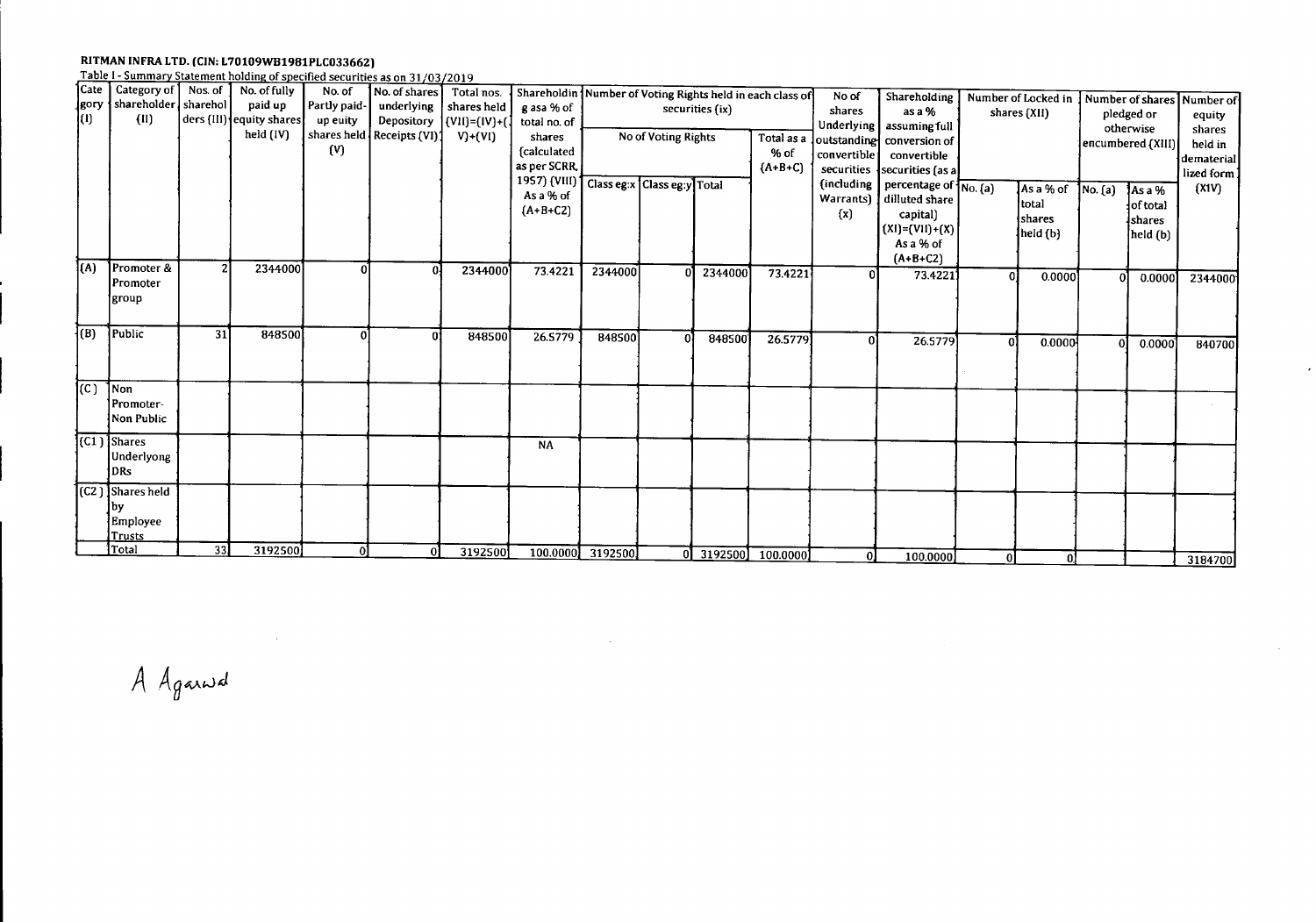RITMAN INFRA LTD. (CIN: L70109WB1981PLC033662)<br>Table II- Statement Showing shareholding pattern of the Promoter and Promoter Group as on 31/03/2019

|                                                                                                             | Category & Name of the<br>Shareholders (I)                                                                                                                                                                                                                                                                                                                                                                                                      | <b>PAN (II)</b>          | Nos. of<br>shareho<br>lders<br>(III) | No. of fully<br>paid up<br>equity<br>shares held<br>(IV) | Partly<br>paid-up<br>equity<br>shares<br>(V) | Nos. of<br>shares<br>$\mathbf{g}$<br>Depositor<br>v<br>Receipts<br>(VI) | Total nos.<br>shares held<br>$\left\{$ underlyin $\right\}$ (VII)=(VI}+(<br>$V_1 + (V_1)$ | Shareholding %<br>calculated as per<br><b>SCRR(1957) As</b><br>$a\%$ of $(A+B+C2)$<br>(VIII) | Class x                                              | No of Voting Rights<br>Class y | Number of Voting Rights held in each class of<br>securities (IX)<br>Total | Total as a %<br>of Total<br>Voting rights          | shares<br>ing<br>outstan<br>ding<br>converti<br>ble<br>es<br>(includi<br>ng<br>Warran<br>ts} (X) | No of Shareholding<br>as a %<br>Underly assuming full<br>conversion of<br>convertible<br>securities (as No. (a)<br>a percentage<br>of diluted<br>securiti   share capital)<br>$(x1)=(V11)+(x)$<br>As a % of<br>$(A+B+C2)$ |        | Number of Locked in<br>shares (XII)<br>As a % of<br>total shares<br>held (b) | Number of shares<br>pledged or<br>otherwise<br>encumbered (XIII)<br>No. $\{a\}$ As a % of<br>total shares<br>held (b) | Number of<br>equity<br>shares heid<br>in<br>iematerializ<br>ed form<br>(XIV) |
|-------------------------------------------------------------------------------------------------------------|-------------------------------------------------------------------------------------------------------------------------------------------------------------------------------------------------------------------------------------------------------------------------------------------------------------------------------------------------------------------------------------------------------------------------------------------------|--------------------------|--------------------------------------|----------------------------------------------------------|----------------------------------------------|-------------------------------------------------------------------------|-------------------------------------------------------------------------------------------|----------------------------------------------------------------------------------------------|------------------------------------------------------|--------------------------------|---------------------------------------------------------------------------|----------------------------------------------------|--------------------------------------------------------------------------------------------------|---------------------------------------------------------------------------------------------------------------------------------------------------------------------------------------------------------------------------|--------|------------------------------------------------------------------------------|-----------------------------------------------------------------------------------------------------------------------|------------------------------------------------------------------------------|
| $\overline{(1)}$<br>(a)<br>(b)<br>(c)<br>$\mathbf{I}$ (d)<br>(e)<br>(2)<br>(a)<br>1(b)<br>(c)<br>(d)<br>(e) | Indian<br>Individual*/Hindu undivided<br>Family<br>Central Government/State<br>Government (s)<br>Financial Institutions/Banks<br>Any Other (specify)<br><b>Bodies Corporate</b><br>Ritman Commercial Pvt. Ltd.<br>Ritman Concrete Pvt. Ltd.<br>Sub Total<br>Foreign<br>Individuals (Non-Resident<br>Individuals/Foreign<br>Individuals)<br><b>{Government</b><br>Institutions<br>Foreign Portfolio Investor<br>Any Other (specify)<br>Sub Total | AACCR7374M<br>AADCR4006K |                                      | 2344000<br>1172000<br>1172000<br>2344000                 |                                              |                                                                         | 2344000<br>1172000<br>1172000<br>2344000                                                  | 73.4221<br>36.7110<br>36.7110<br>73.4221<br>0.0000                                           | 2344000<br>1172000<br>1172000<br>2344000<br>$\Omega$ | οÍ                             | 2344000<br>1172000<br>1172000<br>2344000                                  | 73.4221<br>36.7110<br>36.7110<br>73.4221<br>0.0000 | 0<br>0                                                                                           | 73.4221<br>36.7110<br>36.7110.<br>73.4221<br>0.0000                                                                                                                                                                       | 0<br>പ | 0.0000<br>0.0000<br>0.0000<br>0.0000<br>0.0000                               | 0.0000<br>0.0000<br>0.0000<br>0.0000                                                                                  | 2344000<br>1172000<br>1172000<br>2344000                                     |
|                                                                                                             | <b>Total Shareholding of Promoter</b><br>and Promoter Group<br>$(A) = (A)(1) + (A)(2)$                                                                                                                                                                                                                                                                                                                                                          |                          |                                      | 2344000                                                  |                                              |                                                                         | 2344000                                                                                   | 73.4221                                                                                      | 2344000                                              |                                | 2344000                                                                   | 73.4221                                            |                                                                                                  | 73.4221                                                                                                                                                                                                                   |        | 0.0000                                                                       | 0.0000<br>0.0000                                                                                                      | 2344000                                                                      |

 $\mathcal{A}(\mathcal{A})$  and  $\mathcal{A}(\mathcal{A})$  and  $\mathcal{A}(\mathcal{A})$ 

 $\mathcal{L}^{\mathcal{L}}(\mathcal{L}^{\mathcal{L}}(\mathcal{L}^{\mathcal{L}}(\mathcal{L}^{\mathcal{L}}(\mathcal{L}^{\mathcal{L}}(\mathcal{L}^{\mathcal{L}}(\mathcal{L}^{\mathcal{L}}(\mathcal{L}^{\mathcal{L}}(\mathcal{L}^{\mathcal{L}}(\mathcal{L}^{\mathcal{L}}(\mathcal{L}^{\mathcal{L}}(\mathcal{L}^{\mathcal{L}}(\mathcal{L}^{\mathcal{L}}(\mathcal{L}^{\mathcal{L}}(\mathcal{L}^{\mathcal{L}}(\mathcal{L}^{\mathcal{L}}(\mathcal{L}^{\mathcal{L$ 

A Againsd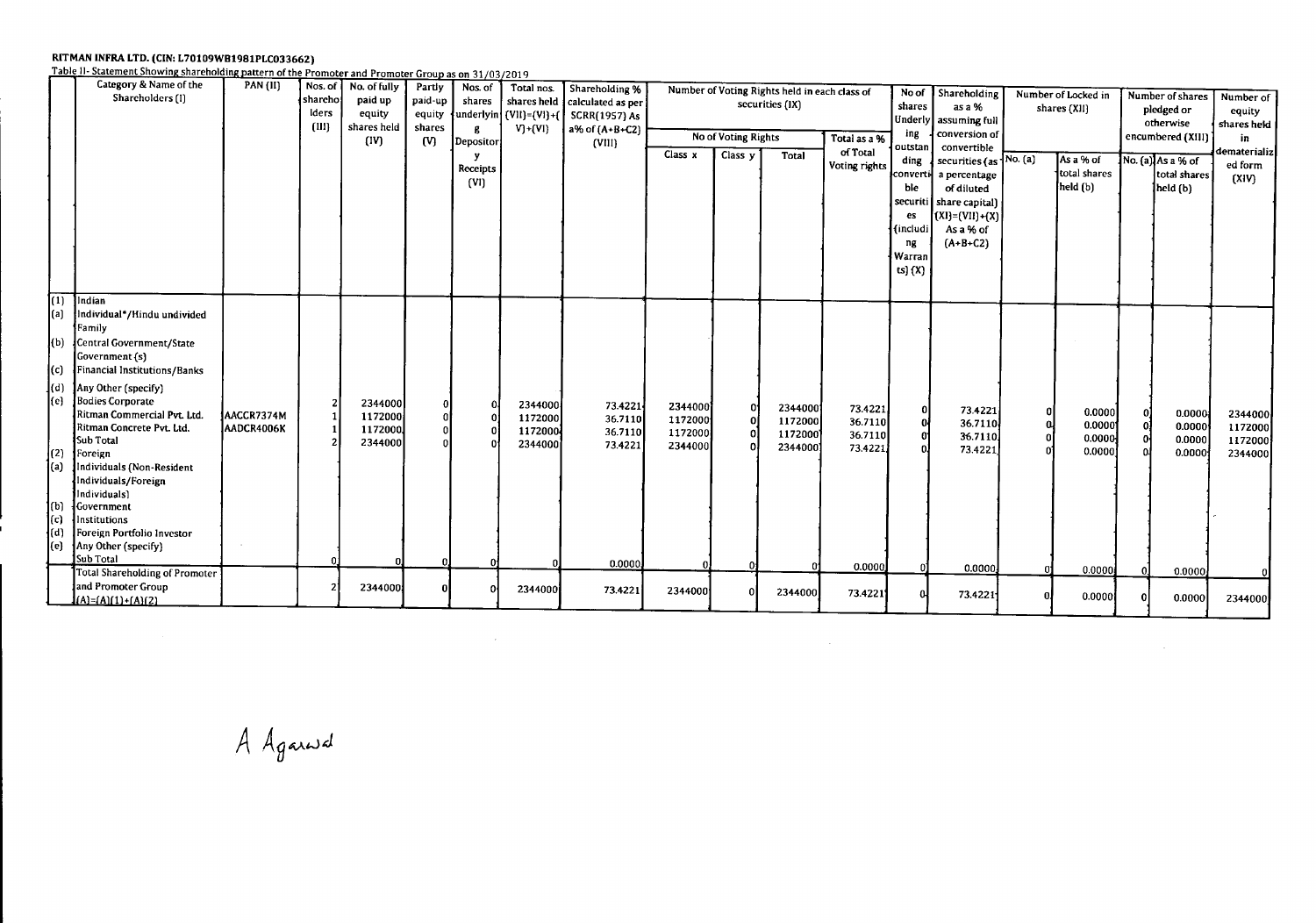### RITMAN INFRA LTD. (CIN: L70109WB1981PLC03

Table III-Statement Showing shareholding pattern of the Public shareholder as on 31/03/20

| securities (IX)<br>shares<br>a % assuming full<br>shares (XII)<br>pledged or<br>lders<br>(VII)=(VI)+(<br>equity<br>equity<br>underlyin<br>calculated<br>Underlying<br>conversion of<br>otherwise<br>(III)<br>shares held<br>shares<br>$V)+(VI)$<br>g<br>as per<br>outstanding<br>convertible<br>encumbered (XIII)<br>No of Voting Rights<br>Total as a<br>in<br>(IV)<br>(V)<br>Depositor<br><b>SCRR(195</b><br>convertible<br>securities (as a<br>% of Tota<br>Class x<br>Class y<br>Total<br>7) As a%<br>y.<br>No. (a)<br>As a % of<br>No. (a) As a % of<br>securities<br>percentage of<br>Voting<br>Receipts<br>of<br>total<br>(including<br>diluted share<br>total shares<br>(XIV)<br>rights<br>(VI)<br>$(A+B+C2)$<br>Warrants)<br>shares held<br>held (b)<br>capital)<br>(VIII)<br>(X)<br>(XI)=(VII)+(X) As<br>(b)<br>a % of (A+B+C2)<br>何<br>Institutions<br>(a)<br>Mutual Funds/UTI<br>(b)<br>Venture Capital Funds<br>(c)<br>Alternate Investment Funds<br>(d)<br>Foreign Venture Capital<br>Investors<br>(e)<br>Foreign Portfolio Investors<br>(f)<br>Financial Institutions/Banks<br>(g)<br>Insurance Companies<br>(h)<br><b>Provident Funds/Pension Funds</b><br>[(i)<br>Any Other (specify)<br>Sub Total<br>0.0000<br>0.0000<br>0.0000<br>Ω<br>$0.0000$ NA<br>Central Government/State<br>(2)<br>Government(s)/President of<br>India<br>(3)<br>Non-Institutions<br>Individuals-<br>(a)<br>i. Individual shareholders<br>27<br>53000<br>53000<br>n<br>1.6601<br>53000<br>53000<br>$\Omega$<br>1.6601<br>-Oi<br>1.6601<br>$\Omega$<br>$0.0000$ NA<br>holding nominal share capital<br>upto Rs.2lakhs<br>ii. Individual shareholders<br>holding nominal share capital in<br>excess of Rs.2 lakhs<br><b>INBFCS</b> registered with RBI<br>l(b)<br>(c)<br><b>Employee Trusts</b><br>(d)<br>Overseas Depositories (holding<br>DRs) (balancing figure)<br>Any Other (specify)<br>1(e)<br><b>Bodies Corporate</b><br>795500<br>795500<br>24.9178<br>Ω<br>795500<br>795500<br>24.9178<br>0<br>0<br>24.9178<br>¦NA<br>795500<br>Fastner Machinery Dealers Pvt. AABCF6671N<br>265000<br>11<br>265000<br>8.3007<br>265000<br>n<br>265000<br>$\mathbf{0}$<br>8.3007<br>8.3007<br>$\mathbf{0}$<br>$0.0000$ NA<br>Ltd.<br>Original Fashion Traders Pvt.<br>AABCO4133G<br>265000<br>11<br>265000<br>n<br>8.3007<br>265000<br>265000<br>8.3007<br>8.3007<br>0<br>$0.0000$ NA<br>Ltd.<br>Jaguar Infra Developers Pvt. Ltd. AACCJ5145N<br>265000<br>1<br>265000<br>8.3007<br>265000<br>265000<br>8.3007<br>0.<br>8.3007<br>$0.0000$ NA | Category & Name of the<br>Shareholders (I) | <b>PAN (II)</b> | Nos. of | No. of fully | Partly  | Nos. of | Total nos.  | Shareholdi |        | Number of Voting Rights held in each class of |        |         | No of | Shareholding as | Number of Locked in |  | Number of shares |  | Number of        |  |
|--------------------------------------------------------------------------------------------------------------------------------------------------------------------------------------------------------------------------------------------------------------------------------------------------------------------------------------------------------------------------------------------------------------------------------------------------------------------------------------------------------------------------------------------------------------------------------------------------------------------------------------------------------------------------------------------------------------------------------------------------------------------------------------------------------------------------------------------------------------------------------------------------------------------------------------------------------------------------------------------------------------------------------------------------------------------------------------------------------------------------------------------------------------------------------------------------------------------------------------------------------------------------------------------------------------------------------------------------------------------------------------------------------------------------------------------------------------------------------------------------------------------------------------------------------------------------------------------------------------------------------------------------------------------------------------------------------------------------------------------------------------------------------------------------------------------------------------------------------------------------------------------------------------------------------------------------------------------------------------------------------------------------------------------------------------------------------------------------------------------------------------------------------------------------------------------------------------------------------------------------------------------------------------------------------------------------------------------------------------------------------------------------------------------------------------------------------------------------------------------------------------------------------|--------------------------------------------|-----------------|---------|--------------|---------|---------|-------------|------------|--------|-----------------------------------------------|--------|---------|-------|-----------------|---------------------|--|------------------|--|------------------|--|
|                                                                                                                                                                                                                                                                                                                                                                                                                                                                                                                                                                                                                                                                                                                                                                                                                                                                                                                                                                                                                                                                                                                                                                                                                                                                                                                                                                                                                                                                                                                                                                                                                                                                                                                                                                                                                                                                                                                                                                                                                                                                                                                                                                                                                                                                                                                                                                                                                                                                                                                                |                                            |                 | shareho | paid up      | paid-up | shares  | shares held | ng %       |        |                                               |        |         |       |                 |                     |  |                  |  | equity           |  |
|                                                                                                                                                                                                                                                                                                                                                                                                                                                                                                                                                                                                                                                                                                                                                                                                                                                                                                                                                                                                                                                                                                                                                                                                                                                                                                                                                                                                                                                                                                                                                                                                                                                                                                                                                                                                                                                                                                                                                                                                                                                                                                                                                                                                                                                                                                                                                                                                                                                                                                                                |                                            |                 |         |              |         |         |             |            |        |                                               |        |         |       |                 |                     |  |                  |  | shares held      |  |
|                                                                                                                                                                                                                                                                                                                                                                                                                                                                                                                                                                                                                                                                                                                                                                                                                                                                                                                                                                                                                                                                                                                                                                                                                                                                                                                                                                                                                                                                                                                                                                                                                                                                                                                                                                                                                                                                                                                                                                                                                                                                                                                                                                                                                                                                                                                                                                                                                                                                                                                                |                                            |                 |         |              |         |         |             |            |        |                                               |        |         |       |                 |                     |  |                  |  | dematerializ     |  |
|                                                                                                                                                                                                                                                                                                                                                                                                                                                                                                                                                                                                                                                                                                                                                                                                                                                                                                                                                                                                                                                                                                                                                                                                                                                                                                                                                                                                                                                                                                                                                                                                                                                                                                                                                                                                                                                                                                                                                                                                                                                                                                                                                                                                                                                                                                                                                                                                                                                                                                                                |                                            |                 |         |              |         |         |             |            |        |                                               |        |         |       |                 |                     |  |                  |  | ed form          |  |
|                                                                                                                                                                                                                                                                                                                                                                                                                                                                                                                                                                                                                                                                                                                                                                                                                                                                                                                                                                                                                                                                                                                                                                                                                                                                                                                                                                                                                                                                                                                                                                                                                                                                                                                                                                                                                                                                                                                                                                                                                                                                                                                                                                                                                                                                                                                                                                                                                                                                                                                                |                                            |                 |         |              |         |         |             |            |        |                                               |        |         |       |                 |                     |  |                  |  |                  |  |
|                                                                                                                                                                                                                                                                                                                                                                                                                                                                                                                                                                                                                                                                                                                                                                                                                                                                                                                                                                                                                                                                                                                                                                                                                                                                                                                                                                                                                                                                                                                                                                                                                                                                                                                                                                                                                                                                                                                                                                                                                                                                                                                                                                                                                                                                                                                                                                                                                                                                                                                                |                                            |                 |         |              |         |         |             |            |        |                                               |        |         |       |                 |                     |  |                  |  |                  |  |
|                                                                                                                                                                                                                                                                                                                                                                                                                                                                                                                                                                                                                                                                                                                                                                                                                                                                                                                                                                                                                                                                                                                                                                                                                                                                                                                                                                                                                                                                                                                                                                                                                                                                                                                                                                                                                                                                                                                                                                                                                                                                                                                                                                                                                                                                                                                                                                                                                                                                                                                                |                                            |                 |         |              |         |         |             |            |        |                                               |        |         |       |                 |                     |  |                  |  |                  |  |
|                                                                                                                                                                                                                                                                                                                                                                                                                                                                                                                                                                                                                                                                                                                                                                                                                                                                                                                                                                                                                                                                                                                                                                                                                                                                                                                                                                                                                                                                                                                                                                                                                                                                                                                                                                                                                                                                                                                                                                                                                                                                                                                                                                                                                                                                                                                                                                                                                                                                                                                                |                                            |                 |         |              |         |         |             |            |        |                                               |        |         |       |                 |                     |  |                  |  |                  |  |
|                                                                                                                                                                                                                                                                                                                                                                                                                                                                                                                                                                                                                                                                                                                                                                                                                                                                                                                                                                                                                                                                                                                                                                                                                                                                                                                                                                                                                                                                                                                                                                                                                                                                                                                                                                                                                                                                                                                                                                                                                                                                                                                                                                                                                                                                                                                                                                                                                                                                                                                                |                                            |                 |         |              |         |         |             |            |        |                                               |        |         |       |                 |                     |  |                  |  |                  |  |
|                                                                                                                                                                                                                                                                                                                                                                                                                                                                                                                                                                                                                                                                                                                                                                                                                                                                                                                                                                                                                                                                                                                                                                                                                                                                                                                                                                                                                                                                                                                                                                                                                                                                                                                                                                                                                                                                                                                                                                                                                                                                                                                                                                                                                                                                                                                                                                                                                                                                                                                                |                                            |                 |         |              |         |         |             |            |        |                                               |        |         |       |                 |                     |  |                  |  |                  |  |
|                                                                                                                                                                                                                                                                                                                                                                                                                                                                                                                                                                                                                                                                                                                                                                                                                                                                                                                                                                                                                                                                                                                                                                                                                                                                                                                                                                                                                                                                                                                                                                                                                                                                                                                                                                                                                                                                                                                                                                                                                                                                                                                                                                                                                                                                                                                                                                                                                                                                                                                                |                                            |                 |         |              |         |         |             |            |        |                                               |        |         |       |                 |                     |  |                  |  |                  |  |
|                                                                                                                                                                                                                                                                                                                                                                                                                                                                                                                                                                                                                                                                                                                                                                                                                                                                                                                                                                                                                                                                                                                                                                                                                                                                                                                                                                                                                                                                                                                                                                                                                                                                                                                                                                                                                                                                                                                                                                                                                                                                                                                                                                                                                                                                                                                                                                                                                                                                                                                                |                                            |                 |         |              |         |         |             |            |        |                                               |        |         |       |                 |                     |  |                  |  |                  |  |
|                                                                                                                                                                                                                                                                                                                                                                                                                                                                                                                                                                                                                                                                                                                                                                                                                                                                                                                                                                                                                                                                                                                                                                                                                                                                                                                                                                                                                                                                                                                                                                                                                                                                                                                                                                                                                                                                                                                                                                                                                                                                                                                                                                                                                                                                                                                                                                                                                                                                                                                                |                                            |                 |         |              |         |         |             |            |        |                                               |        |         |       |                 |                     |  |                  |  |                  |  |
|                                                                                                                                                                                                                                                                                                                                                                                                                                                                                                                                                                                                                                                                                                                                                                                                                                                                                                                                                                                                                                                                                                                                                                                                                                                                                                                                                                                                                                                                                                                                                                                                                                                                                                                                                                                                                                                                                                                                                                                                                                                                                                                                                                                                                                                                                                                                                                                                                                                                                                                                |                                            |                 |         |              |         |         |             |            |        |                                               |        |         |       |                 |                     |  |                  |  |                  |  |
|                                                                                                                                                                                                                                                                                                                                                                                                                                                                                                                                                                                                                                                                                                                                                                                                                                                                                                                                                                                                                                                                                                                                                                                                                                                                                                                                                                                                                                                                                                                                                                                                                                                                                                                                                                                                                                                                                                                                                                                                                                                                                                                                                                                                                                                                                                                                                                                                                                                                                                                                |                                            |                 |         |              |         |         |             |            |        |                                               |        |         |       |                 |                     |  |                  |  |                  |  |
|                                                                                                                                                                                                                                                                                                                                                                                                                                                                                                                                                                                                                                                                                                                                                                                                                                                                                                                                                                                                                                                                                                                                                                                                                                                                                                                                                                                                                                                                                                                                                                                                                                                                                                                                                                                                                                                                                                                                                                                                                                                                                                                                                                                                                                                                                                                                                                                                                                                                                                                                |                                            |                 |         |              |         |         |             |            |        |                                               |        |         |       |                 |                     |  |                  |  |                  |  |
|                                                                                                                                                                                                                                                                                                                                                                                                                                                                                                                                                                                                                                                                                                                                                                                                                                                                                                                                                                                                                                                                                                                                                                                                                                                                                                                                                                                                                                                                                                                                                                                                                                                                                                                                                                                                                                                                                                                                                                                                                                                                                                                                                                                                                                                                                                                                                                                                                                                                                                                                |                                            |                 |         |              |         |         |             |            |        |                                               |        |         |       |                 |                     |  |                  |  |                  |  |
|                                                                                                                                                                                                                                                                                                                                                                                                                                                                                                                                                                                                                                                                                                                                                                                                                                                                                                                                                                                                                                                                                                                                                                                                                                                                                                                                                                                                                                                                                                                                                                                                                                                                                                                                                                                                                                                                                                                                                                                                                                                                                                                                                                                                                                                                                                                                                                                                                                                                                                                                |                                            |                 |         |              |         |         |             |            |        |                                               |        |         |       |                 |                     |  |                  |  |                  |  |
|                                                                                                                                                                                                                                                                                                                                                                                                                                                                                                                                                                                                                                                                                                                                                                                                                                                                                                                                                                                                                                                                                                                                                                                                                                                                                                                                                                                                                                                                                                                                                                                                                                                                                                                                                                                                                                                                                                                                                                                                                                                                                                                                                                                                                                                                                                                                                                                                                                                                                                                                |                                            |                 |         |              |         |         |             |            |        |                                               |        |         |       |                 |                     |  |                  |  |                  |  |
|                                                                                                                                                                                                                                                                                                                                                                                                                                                                                                                                                                                                                                                                                                                                                                                                                                                                                                                                                                                                                                                                                                                                                                                                                                                                                                                                                                                                                                                                                                                                                                                                                                                                                                                                                                                                                                                                                                                                                                                                                                                                                                                                                                                                                                                                                                                                                                                                                                                                                                                                |                                            |                 |         |              |         |         |             |            |        |                                               |        |         |       |                 |                     |  |                  |  |                  |  |
|                                                                                                                                                                                                                                                                                                                                                                                                                                                                                                                                                                                                                                                                                                                                                                                                                                                                                                                                                                                                                                                                                                                                                                                                                                                                                                                                                                                                                                                                                                                                                                                                                                                                                                                                                                                                                                                                                                                                                                                                                                                                                                                                                                                                                                                                                                                                                                                                                                                                                                                                |                                            |                 |         |              |         |         |             |            |        |                                               |        |         |       |                 |                     |  |                  |  |                  |  |
|                                                                                                                                                                                                                                                                                                                                                                                                                                                                                                                                                                                                                                                                                                                                                                                                                                                                                                                                                                                                                                                                                                                                                                                                                                                                                                                                                                                                                                                                                                                                                                                                                                                                                                                                                                                                                                                                                                                                                                                                                                                                                                                                                                                                                                                                                                                                                                                                                                                                                                                                |                                            |                 |         |              |         |         |             |            |        |                                               |        |         |       |                 |                     |  |                  |  |                  |  |
|                                                                                                                                                                                                                                                                                                                                                                                                                                                                                                                                                                                                                                                                                                                                                                                                                                                                                                                                                                                                                                                                                                                                                                                                                                                                                                                                                                                                                                                                                                                                                                                                                                                                                                                                                                                                                                                                                                                                                                                                                                                                                                                                                                                                                                                                                                                                                                                                                                                                                                                                |                                            |                 |         |              |         |         |             |            |        |                                               |        |         |       |                 |                     |  |                  |  | 45200            |  |
|                                                                                                                                                                                                                                                                                                                                                                                                                                                                                                                                                                                                                                                                                                                                                                                                                                                                                                                                                                                                                                                                                                                                                                                                                                                                                                                                                                                                                                                                                                                                                                                                                                                                                                                                                                                                                                                                                                                                                                                                                                                                                                                                                                                                                                                                                                                                                                                                                                                                                                                                |                                            |                 |         |              |         |         |             |            |        |                                               |        |         |       |                 |                     |  |                  |  |                  |  |
|                                                                                                                                                                                                                                                                                                                                                                                                                                                                                                                                                                                                                                                                                                                                                                                                                                                                                                                                                                                                                                                                                                                                                                                                                                                                                                                                                                                                                                                                                                                                                                                                                                                                                                                                                                                                                                                                                                                                                                                                                                                                                                                                                                                                                                                                                                                                                                                                                                                                                                                                |                                            |                 |         |              |         |         |             |            |        |                                               |        |         |       |                 |                     |  |                  |  |                  |  |
|                                                                                                                                                                                                                                                                                                                                                                                                                                                                                                                                                                                                                                                                                                                                                                                                                                                                                                                                                                                                                                                                                                                                                                                                                                                                                                                                                                                                                                                                                                                                                                                                                                                                                                                                                                                                                                                                                                                                                                                                                                                                                                                                                                                                                                                                                                                                                                                                                                                                                                                                |                                            |                 |         |              |         |         |             |            |        |                                               |        |         |       |                 |                     |  |                  |  |                  |  |
|                                                                                                                                                                                                                                                                                                                                                                                                                                                                                                                                                                                                                                                                                                                                                                                                                                                                                                                                                                                                                                                                                                                                                                                                                                                                                                                                                                                                                                                                                                                                                                                                                                                                                                                                                                                                                                                                                                                                                                                                                                                                                                                                                                                                                                                                                                                                                                                                                                                                                                                                |                                            |                 |         |              |         |         |             |            |        |                                               |        |         |       |                 |                     |  |                  |  |                  |  |
|                                                                                                                                                                                                                                                                                                                                                                                                                                                                                                                                                                                                                                                                                                                                                                                                                                                                                                                                                                                                                                                                                                                                                                                                                                                                                                                                                                                                                                                                                                                                                                                                                                                                                                                                                                                                                                                                                                                                                                                                                                                                                                                                                                                                                                                                                                                                                                                                                                                                                                                                |                                            |                 |         |              |         |         |             |            |        |                                               |        |         |       |                 |                     |  |                  |  |                  |  |
|                                                                                                                                                                                                                                                                                                                                                                                                                                                                                                                                                                                                                                                                                                                                                                                                                                                                                                                                                                                                                                                                                                                                                                                                                                                                                                                                                                                                                                                                                                                                                                                                                                                                                                                                                                                                                                                                                                                                                                                                                                                                                                                                                                                                                                                                                                                                                                                                                                                                                                                                |                                            |                 |         |              |         |         |             |            |        |                                               |        |         |       |                 |                     |  |                  |  |                  |  |
|                                                                                                                                                                                                                                                                                                                                                                                                                                                                                                                                                                                                                                                                                                                                                                                                                                                                                                                                                                                                                                                                                                                                                                                                                                                                                                                                                                                                                                                                                                                                                                                                                                                                                                                                                                                                                                                                                                                                                                                                                                                                                                                                                                                                                                                                                                                                                                                                                                                                                                                                |                                            |                 |         |              |         |         |             |            |        |                                               |        |         |       |                 |                     |  |                  |  |                  |  |
|                                                                                                                                                                                                                                                                                                                                                                                                                                                                                                                                                                                                                                                                                                                                                                                                                                                                                                                                                                                                                                                                                                                                                                                                                                                                                                                                                                                                                                                                                                                                                                                                                                                                                                                                                                                                                                                                                                                                                                                                                                                                                                                                                                                                                                                                                                                                                                                                                                                                                                                                |                                            |                 |         |              |         |         |             |            |        |                                               |        |         |       |                 |                     |  |                  |  |                  |  |
|                                                                                                                                                                                                                                                                                                                                                                                                                                                                                                                                                                                                                                                                                                                                                                                                                                                                                                                                                                                                                                                                                                                                                                                                                                                                                                                                                                                                                                                                                                                                                                                                                                                                                                                                                                                                                                                                                                                                                                                                                                                                                                                                                                                                                                                                                                                                                                                                                                                                                                                                |                                            |                 |         |              |         |         |             |            |        |                                               |        |         |       |                 |                     |  |                  |  |                  |  |
|                                                                                                                                                                                                                                                                                                                                                                                                                                                                                                                                                                                                                                                                                                                                                                                                                                                                                                                                                                                                                                                                                                                                                                                                                                                                                                                                                                                                                                                                                                                                                                                                                                                                                                                                                                                                                                                                                                                                                                                                                                                                                                                                                                                                                                                                                                                                                                                                                                                                                                                                |                                            |                 |         |              |         |         |             |            |        |                                               |        |         |       |                 |                     |  |                  |  |                  |  |
|                                                                                                                                                                                                                                                                                                                                                                                                                                                                                                                                                                                                                                                                                                                                                                                                                                                                                                                                                                                                                                                                                                                                                                                                                                                                                                                                                                                                                                                                                                                                                                                                                                                                                                                                                                                                                                                                                                                                                                                                                                                                                                                                                                                                                                                                                                                                                                                                                                                                                                                                |                                            |                 |         |              |         |         |             |            |        |                                               |        |         |       |                 |                     |  |                  |  | 265000           |  |
|                                                                                                                                                                                                                                                                                                                                                                                                                                                                                                                                                                                                                                                                                                                                                                                                                                                                                                                                                                                                                                                                                                                                                                                                                                                                                                                                                                                                                                                                                                                                                                                                                                                                                                                                                                                                                                                                                                                                                                                                                                                                                                                                                                                                                                                                                                                                                                                                                                                                                                                                |                                            |                 |         |              |         |         |             |            |        |                                               |        |         |       |                 |                     |  |                  |  |                  |  |
|                                                                                                                                                                                                                                                                                                                                                                                                                                                                                                                                                                                                                                                                                                                                                                                                                                                                                                                                                                                                                                                                                                                                                                                                                                                                                                                                                                                                                                                                                                                                                                                                                                                                                                                                                                                                                                                                                                                                                                                                                                                                                                                                                                                                                                                                                                                                                                                                                                                                                                                                |                                            |                 |         |              |         |         |             |            |        |                                               |        |         |       |                 |                     |  |                  |  | 265000           |  |
|                                                                                                                                                                                                                                                                                                                                                                                                                                                                                                                                                                                                                                                                                                                                                                                                                                                                                                                                                                                                                                                                                                                                                                                                                                                                                                                                                                                                                                                                                                                                                                                                                                                                                                                                                                                                                                                                                                                                                                                                                                                                                                                                                                                                                                                                                                                                                                                                                                                                                                                                |                                            |                 |         |              |         |         |             |            |        |                                               |        |         |       |                 |                     |  |                  |  | 265000           |  |
| 26.5779<br>0<br>$0.0000$ NA                                                                                                                                                                                                                                                                                                                                                                                                                                                                                                                                                                                                                                                                                                                                                                                                                                                                                                                                                                                                                                                                                                                                                                                                                                                                                                                                                                                                                                                                                                                                                                                                                                                                                                                                                                                                                                                                                                                                                                                                                                                                                                                                                                                                                                                                                                                                                                                                                                                                                                    | Sub Total                                  |                 | 31      | 848500       |         |         | 848500      | 26.5779    | 848500 |                                               | 848500 | 26.5779 |       |                 |                     |  |                  |  |                  |  |
| <b>Total Public Shareholding</b><br>31<br>848500<br>848500<br>26.5779<br>848500<br>848500<br>26.5779<br>$\mathbf{0}$<br>26.5779<br>$(B)=(B)(1)+(B)(2)+(B)(3)$<br>$0.0000$ NA                                                                                                                                                                                                                                                                                                                                                                                                                                                                                                                                                                                                                                                                                                                                                                                                                                                                                                                                                                                                                                                                                                                                                                                                                                                                                                                                                                                                                                                                                                                                                                                                                                                                                                                                                                                                                                                                                                                                                                                                                                                                                                                                                                                                                                                                                                                                                   |                                            |                 |         |              |         |         |             |            |        |                                               |        |         |       |                 |                     |  |                  |  | 840700<br>840700 |  |

A Againsd